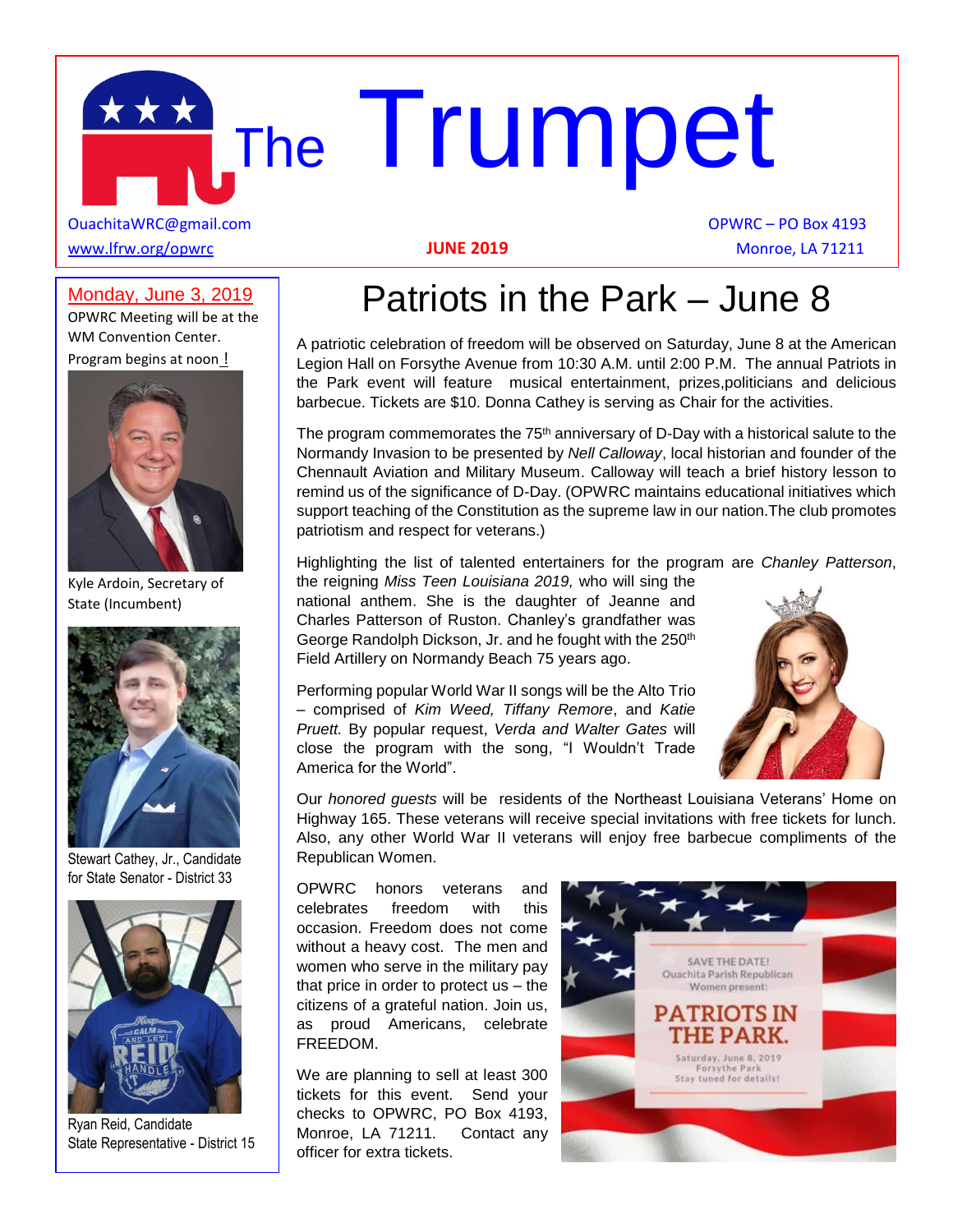### Special Thanks to our SPONSORS



Sponsors for our annual PATRIOTS in the PARK celebration of FREEDOM include several Republicans who currently hold public offices and others who are candidates for the fall elections. The following patriots are SPONSORS for this community-wide event. Thank you for supporting this patriotic program.

*Congressman Ralph Abraham, M.D*. Candidate for GOVERNOR

*Wade Bishop*  Candidate for Senator – District 33

*Stewart Cathey, Jr.*  Candidate for Senator – District 33

*Michael Echols*  Candidate for State Representative – 14

*\*Senator Jim Fannin*  Candidate for Senate – District 35

*Foy Gadberry*  Candidate for State Representative – 15

*Drake Graves*  C*andidate for State Representative – 15* 

*Frank Hoffmann*  Current State Representative – District 15

*Lucy Holtzclaw Candidate for O*uachita Parish Police Jury

*LaKeisha Johnson*  Candidate for Clerk of Court

*Judge Sharon Marchman*  Fourth District Court

(\*) *denotes an incumbent in the race* 

*\*Representative Jay Morris*  Candidate for State Representative - 14

*Matt Parker*  Candidate for Senate – District 35

*\*Scotty Robinson*  Ouachita Parish Police Jury – District B

*Eddie Rispone*  Candidate for GOVERNOR

*Tim Temple*  Candidate for Commissioner of Insurance

*Mayor Caesar Valzquez*  Town of Sterlington

*Senator Mike Walsworth*  Candidate for Ouachita Parish Clerk of Court

*Glen Womack*  Candidate for Senate – District 32

*Mike Creel*  Commercial Properties

*Judy & Kenneth Auger*  JA Chips, LLC of Farmerville

*State Farm Insurance Agents*  Josh Fuselier and Blake Wheelis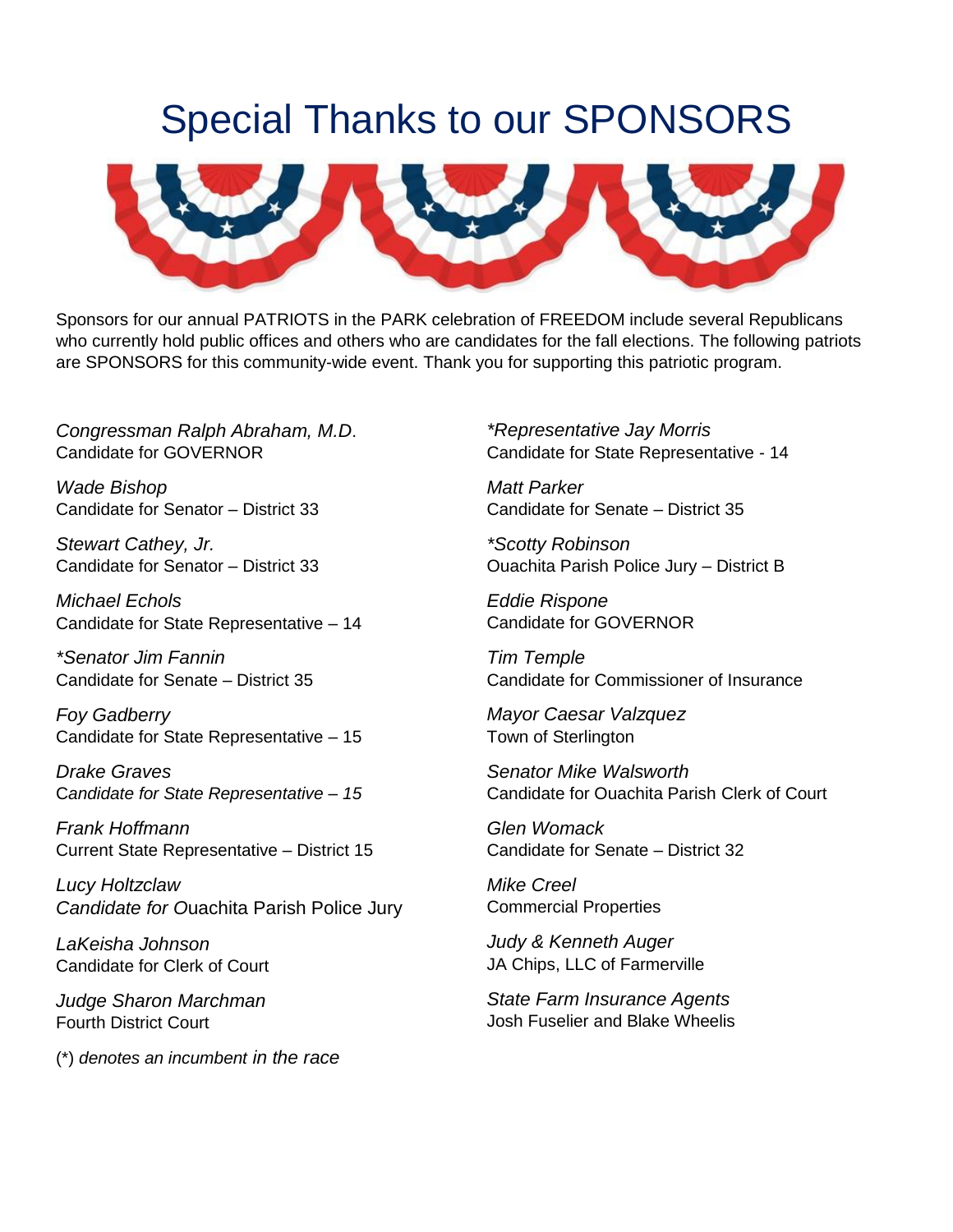

## Republican Headquarters Opens on Monday, July 1

The Ouachita Parish Women's Republican Club members and associates are pleased to announce the opening of the Republican Headquarters in the OIB Plaza on Louisville Avenue in Monroe. Formal ceremonies will be conducted at 3:00 PM on Monday, July 1 following our regular meeting. Lieutenant Governor Billy Nunguesser will speak at lunch; afterwards, he will join other state leaders of the LAGOP for a press conference and a reception at the Headquarters.

The Louisville Avenue location provides maximum visibility for motorists and easy access for voters who would like to pick up literature, yard signs, or push cards of the various Republican candidates. Landlord Mike Creel stated, "As a conservative Republican, I am happy to have the Republican Headquarters located in the Plaza. If any candidates want additional space

– we will gladly work with them to meet their individual needs. We have a nice space for informal receptions and a private conference room. Both areas will be available for candidates to use during the campaign season."



#### Abraham Surges toward Statistical Tie with Edwards

Two leading newspapers across Louisiana recently reported that a new poll indicates United States Congressman Ralph Abraham is gaining momentum in his campaign to unseat Gov. John Bel Edwards in the fall election. The poll conducted prior to reports appearing in *The Advocate* and *Monroe News Star* revealed that Abraham is polling at 45% and within the margin of error in a head-to-head matchup with incumbent Governor John Bel Edwards.

"The latest poll is devastating for John Bel Edwards" according to Dan Fagan (*The Advocate*, May 11, 2019). The political writer suggested that improving statistics for the Congressman could mean trouble for the Governor.



Locally, the *News Star* reported that "Abraham's campaign has been endorsed by 150 of Louisiana's elected leaders."

*Congressman Abraham welcomed President Trump to Louisiana this week.*

*Brietbart commentator,* Mathew Boyle commended the bold leader for preventing the liberal governor from taking credit for a major project at the Barksdale Air Force Base. Abraham, Mike Johnson and others in the

Louisiana delegation worked together to secure federal funds for the Barksdale project. Like Trump in 2016, Ralph Abraham campaigns vigorously and earnestly. His message is in sharp contrast to the tax and spend policies executed by Edwards over the past four years.